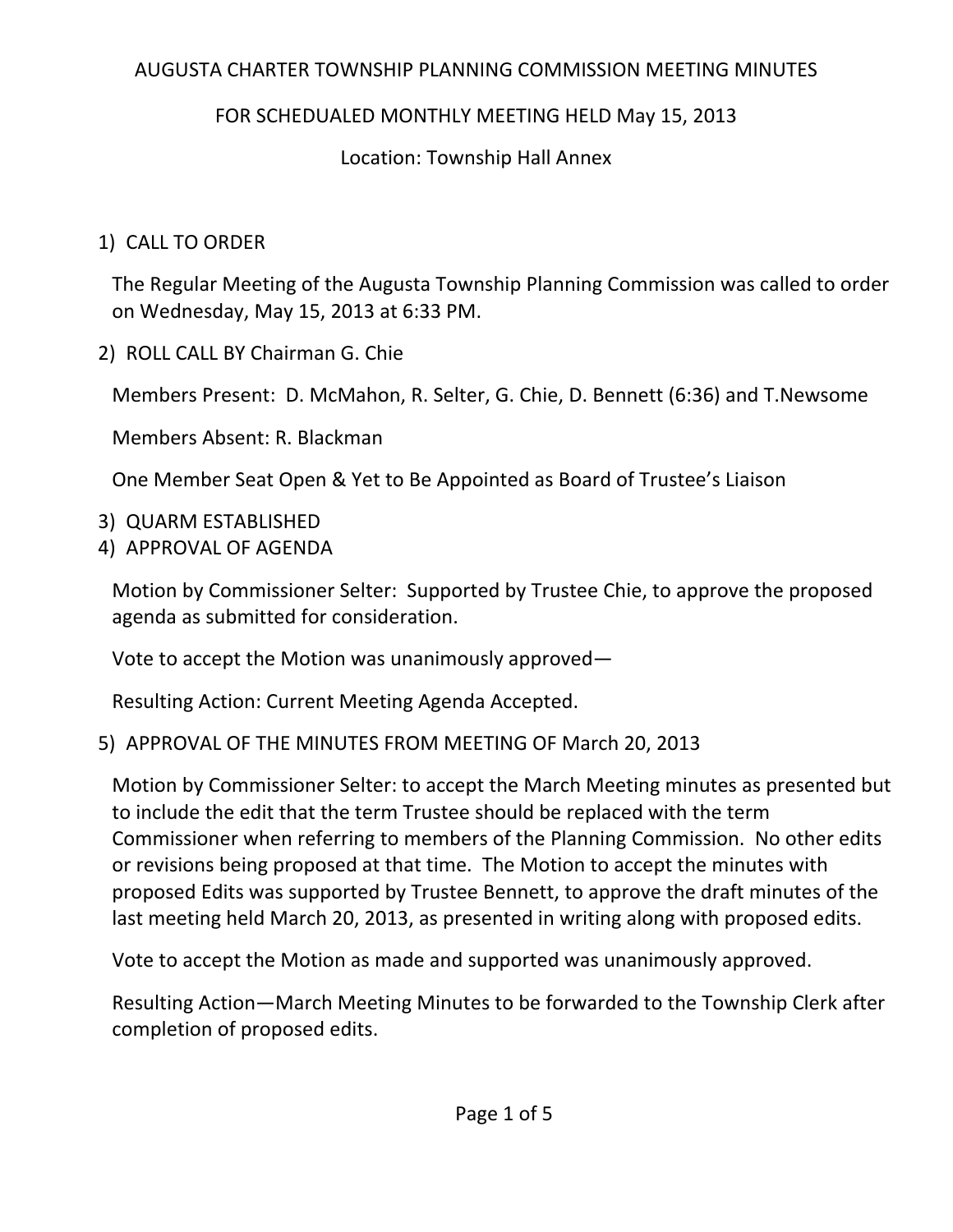### 6) BUSINESS ITEMS:

Commissioner Chie opened the floor Discussion of Item 6(a) on the agenda Discussion of potential Modification to existing Section 11.2 A.2 (Site Plan Review) of the Zoning Ordinance:

After receipt and explanation of the prosed written changes recommended by the Planning Consultant (Laura Kreps)

Commissioner Selter remarked of the opinion that a Site Plan is still required of the existing Zoning Ordinance currently when a major change of use is proposed and that the modifications again only apply to when an exterior modification of an existing structure on the property is proposed by the owner. However, without additional and specific information and feedback that she was reluctant to make a final decision on the change at this time.

Commissioner Chie, along with the other commissioners' present made note that the proposed change was still in a discussion and fact finding phase and that further input should be provided both from the planning consultant and the Township Attorney before further public hearing can be scheduled.

One of the additional points of discussion which was raised by the Planning Consultant was the idea of "What Constitutes a Major Use Change as defined within the current Zoning Ordinance."

Laura Kreps provided the Commission with a written set of examples of a Major Land Use Change as is defined in a neighboring Twp. Zoning Ordinance.

Items were discussed and seen to be constructive for future discussion with regards to the proposed Change.

Of Additional discussion was the frustration that current site reviews appear that they may not be being performed at this time due to the ambiguity of the current plan and that the issue of developing a new definition regarding "Major Use" charges needs to be developed within the near term future so as to provide for satisfactory and consistent code enforcement.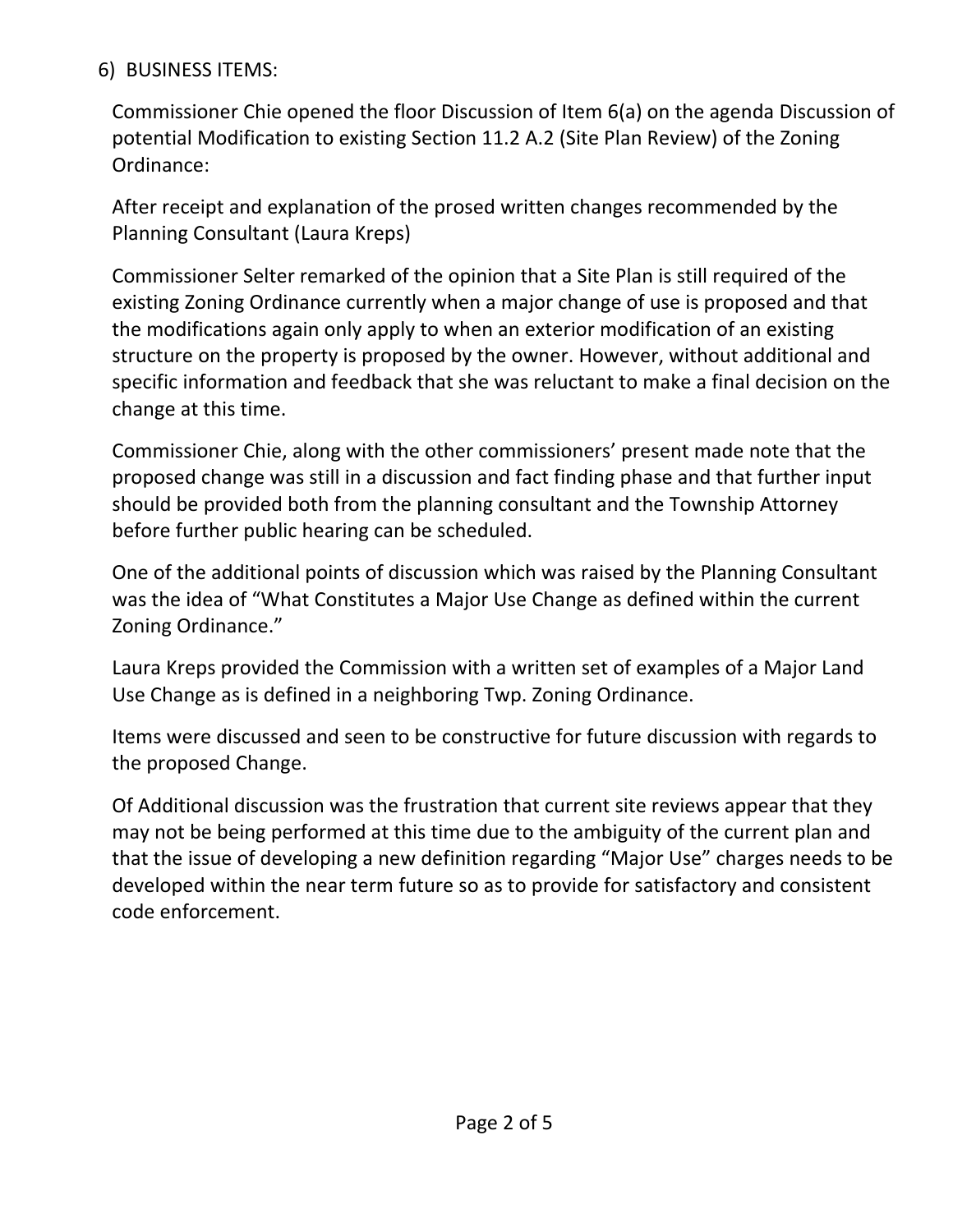Upon the general recommendation of Commissioner Selter to table this item:

There was a general support and consensus that the item should be tabled at this time until additional background information could be provided with regards to the full implications of the proposed amendments.

Action: Commission to table current proposed ordinance changes until completion of further discussion and research into the subject is completed at a later date.

Commissioner Chie then opened the floor for discussion of Business Item 6(b), Possible Reduction in Setbacks for Accessory structures within an AR District:

General discussion from the Commission and the planning consultant as a whole shared the view that no change to the current requirements for a change in setback requirements was needed for board action art this time. As the concept of an overall change in setback requirement setbacks within an AR District would lead to future serious contentions that are not protected under the current requirements of the Zoning Ordinance and Ordinance Guide.

Likewise, further open mutual discussion between planning commissioners present identified the fact that any property owner already has relief of the current setback requirements by the fact that; upon an as need basis, that any property owner can gain a variance from existing code by making a motion before the standing Zoning Board of Appeals.

Although no direct motion to table this item was made; general consensus was to reject the idea of any proposed changes to this section of the Zoning Ordinance at this time.

#### 7) OPEN DISCUSSION

#### (a) CORRESPONDANCE RECEIVED

(b) Presentation in writing and orally by Mr. Tobler was presented to the Commission from the audience regarding the Planning Commission's potential regarding the proposed changes presented for discussion.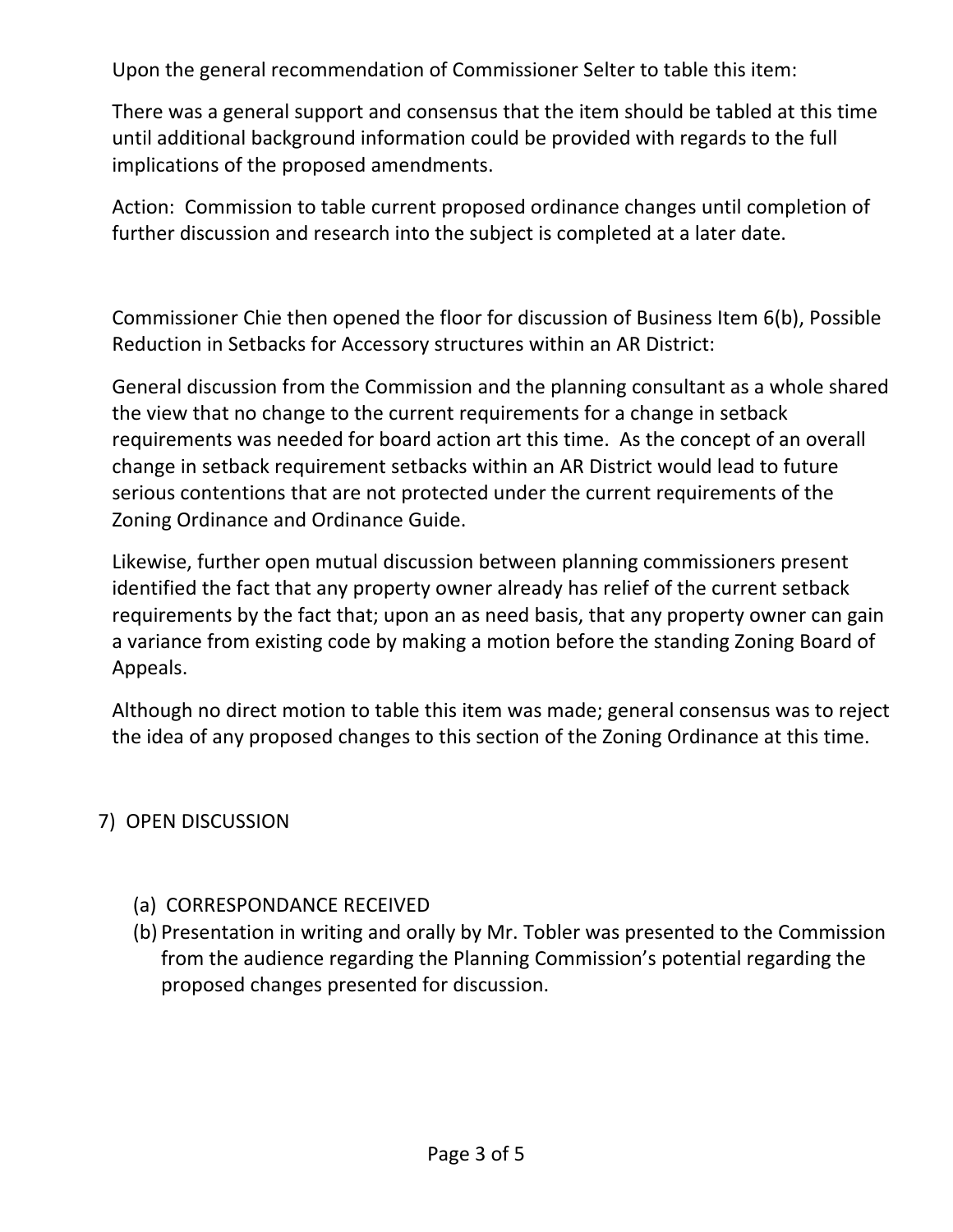"Mr. Tobler discussed potential perceived implications of the proposed changes as well as the fact that he encouraged the Commission to perform both continued and meaningful discussion in to the subject before consideration of any of the items discussed this evening, and to do otherwise would lead to a general degradation of the Master Plan as it currently exists. "

8) PUBLIC COMMENT

Chairman Chie opened the meeting for public comment.

### 9) REPORT OF THE TOWNSHIP BOARD REPRESENTATIVE

As the Township Representative was absent No Report was given or submitted.

## 10) REPORT OF THE ZONING BOARD OF APPEALS REPRESENTATIVE

Commissioner Chie serving as the ZBA Representative stated that No report was currently being scheduled for presentation at this time as no meeting of the ZBA has occurred since the Planning Commission's last meeting.

## 11) REPORT OF THE PLANNING CONSULTANT

Laura Kreps, representing Carlisle/Wortman & Associates proceeded to pass out a list of written recommendations that also should be forwarded to the Township Board of Trustees in order to help facilitate the development of future discussion of the items that were proposed for discussion at tonight's meeting.

#### 12) ADJOURNMENT

Chairman Chie asked for a motion to adjourn the meeting as the approved agenda for the night's meeting had been completed.

Motion by Selter: to adjourn the meeting, the motion was unanimously supported and the meeting adjourned at approximately 07:50 PM